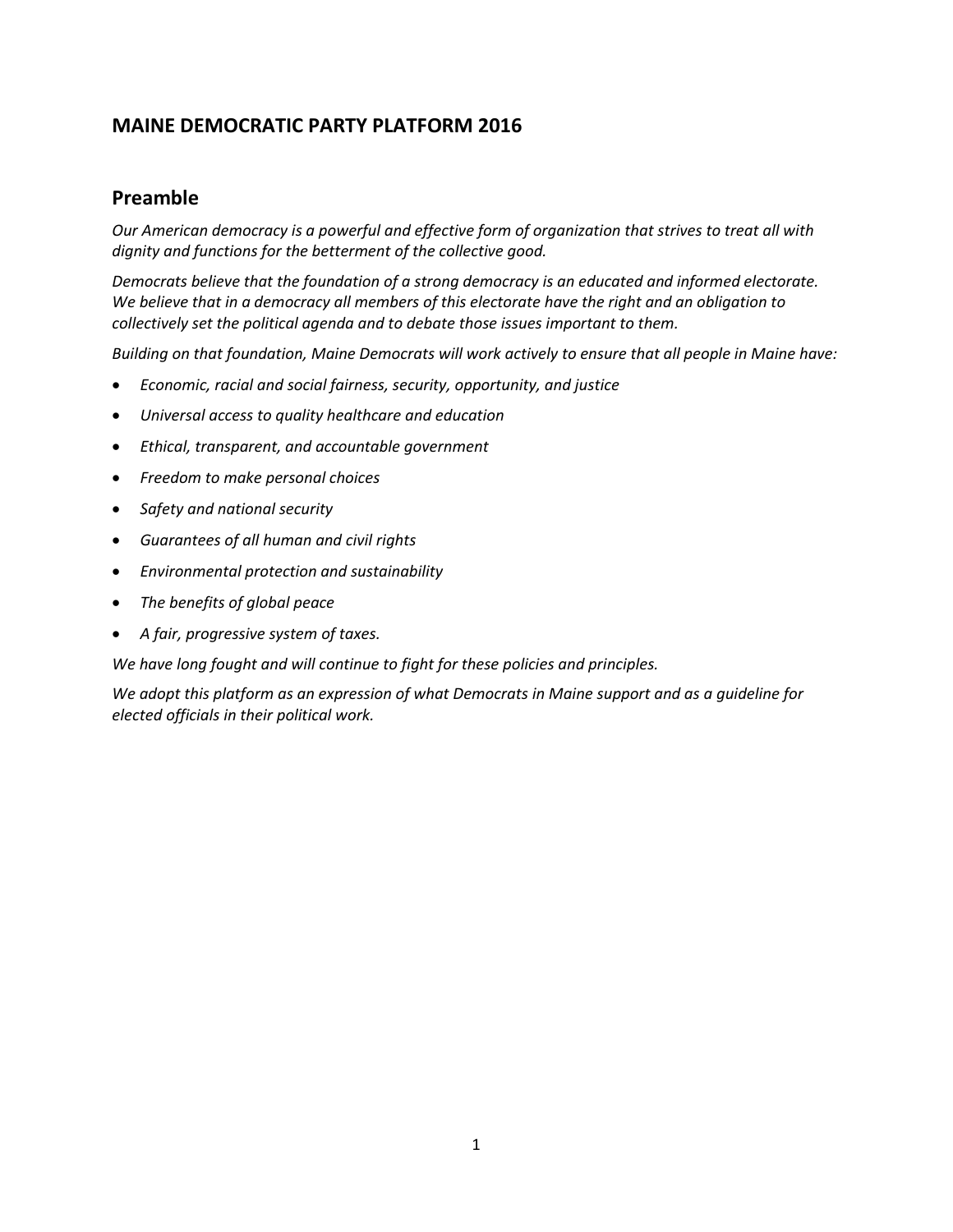## **A. Economic Security, Economic Opportunity, and Economic Justice**

We support a democratic government that:

- Maintains the Democratic Party's strong record of fiscal responsibility in its historical stand in support of a new economic deal for all Americans and all Mainers.
- Upholds the right of all people to participate fairly in our economy and earn equitable rewards for their contributions.
- Reverses the 35-year trend of increasing economic inequality.
- Recommits itself to reconstructing the social safety net.

#### **Economic Security in Maine means:**

- 1. Jobs with livable wages for all who can work; a minimum wage high enough to raise workers out of poverty.
- 2. Safe, sanitary, affordable housing.
- 3. A health care system that protects all Mainers against the significant economic consequences of illness and injury.
- 4. Strong public Social Security and Maine Public Employees Retirement System programs with realistic cost of living adjustments; unemployment compensation; rigorous regulation of all pensions; and protection of workers' pension funds.
- 5. Public services provided without profit motive.
- 6. Protection from the repercussions of natural disaster including those induced by climate change.
- 7. A strong commitment to democratic control over economic regulation and consumer protection.
- 8. Strong opposition to agreements that cede our rights, our jobs, and our public health and safety to multinational corporate control. We support negotiating global fair-trade standards that support good jobs, and social standards that support a decent life for all people.
- 9. Promotion of Maine as a leader in organic farming, as well as sustainable and best practice farming and fishing, "farm/boat to table" initiatives, demonstrable policies to encourage and support fishermen and small farmers, and immigration into Maine of future farmers.

#### **Economic Opportunity in Maine means:**

- 10. Economic growth based on Maine's strengths and unique qualities via responsible sustainable practices that enhance Maine's brand, reputation and vitality.
- 11. Support for Maine-owned and operated businesses in all economic sectors and support for Maine entrepreneurs through innovation centers and business incubators.
- 12. Assurance that small businesses are not unfairly disadvantaged by public policies designed for large businesses.
- 13. Ensuring open and affordable statewide access to broadband and cellular technology, particularly in rural areas.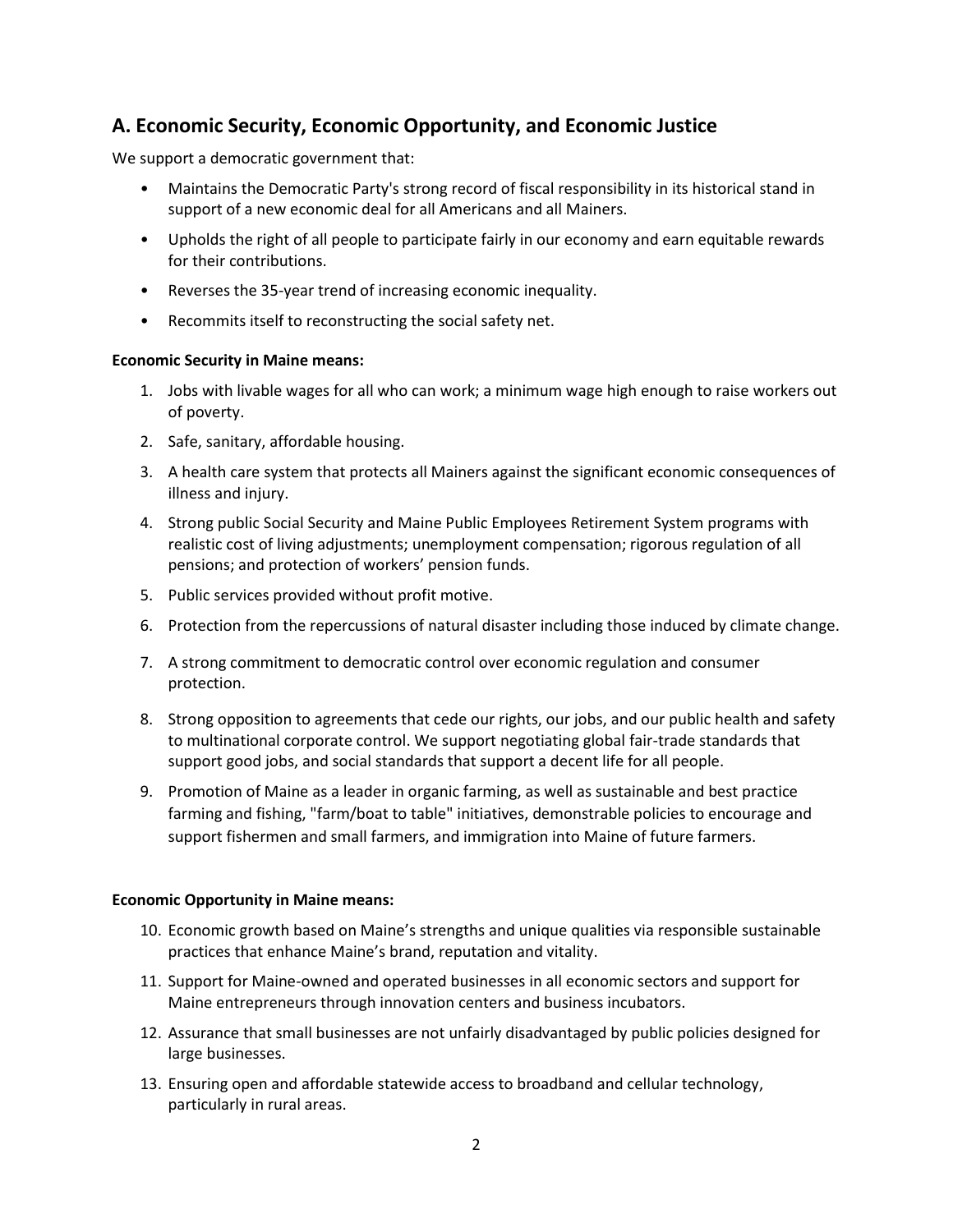- 14. Active recruiting of high technology and biotechnology research laboratories and cutting edge manufacturing facilities.
- 15. Fair workplaces with all workers guaranteed the opportunity to organize unions, bargain collectively, and strike without replacement or reprisal.
- 16. Opposition to so-called "Right to Work" laws.
- 17. Regulations that support the existence of Maine's small farms, fisheries, and other small businesses.
- 18. Support for increased capital, technical assistance, distribution systems and markets, especially for small and mid-sized farms.

#### **Economic Justice in Maine means:**

- 19. Workplaces free from health and safety hazards, discrimination, and harassment; respect for employees' family obligations, health, and other needs; and effective monitoring and enforcement of laws protecting workers.
- 20. An economy free from discrimination, including equal pay for equal work.
- 21. Support for those suffering hardship, including strong measures to fight root causes of poverty and homelessness.
- 22. Support for initiatives that would increase the number of worker-owned businesses in Maine.
- 23. Reinstitution of strong consumer protection, including protection from predatory practices in financial markets. We support fully implementing the Dodd-Frank Act and reinstituting the Glass-Steagall provisions that separated commercial from investment banking and prevented banks from gambling with customer's money.
- 24. Support for a financial transaction tax that will reduce risky and unproductive high-speed trading and other forms of Wall Street speculation.
- 25. Strengthening and expanding Social Security to make sure that everyone in this country can retire with the dignity and respect they deserve. We support eliminating the income cap on Social Security taxes and repealing the provisions that prevent public sector employees from collecting the Social Security benefits they earned from work in the private sector.
- 26. Giving priority to pension obligations at full value in corporate bankruptcy settlements.
- 27. Implementation of a "Fair Chance" job application process that prohibits denial of jobs to persons based on arrest or conviction records.

#### **B. Health Care**

We support a democratic government that:

1. Affirms health care as a fundamental human right and takes action to improve the health and wellness of all people by ensuring them access to quality and affordable health care. This goal is best achieved through the adoption of a universal, single-payer and non-profit health care system for Maine and the nation by extending Medicare to all.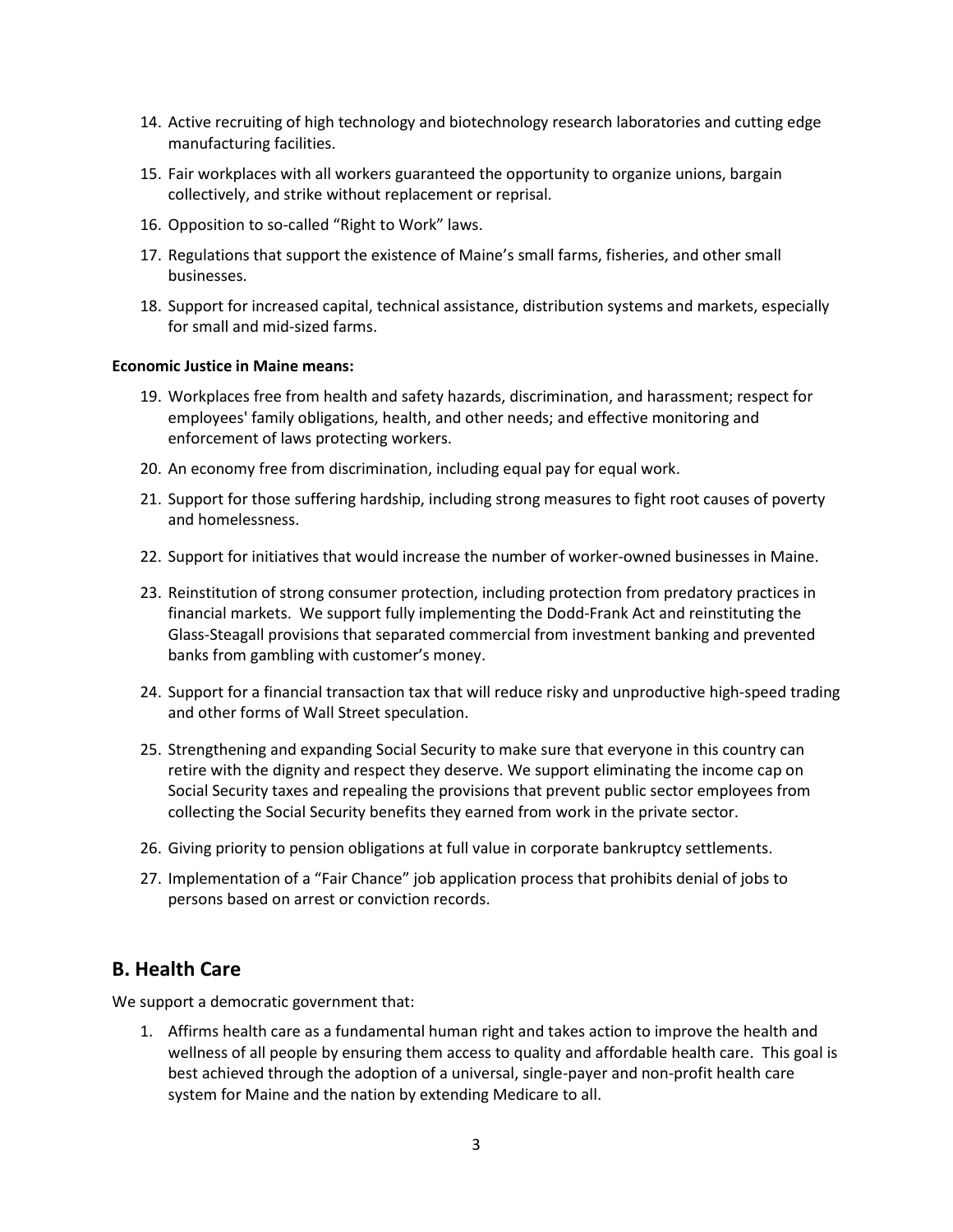- 2. Expands and improves the Patient Protection and Affordable Care Act (PPACA). We support transforming our healthcare system to a proactive/preventive model from its current reactive/curative model, which will significantly reduce healthcare costs, and provide worldclass healthcare that will not be a financial burden on our citizens.
- 3. Supports nationally negotiated prescription drug pricing, in order to rein-in the accelerated drug price increases.
- 4. Establishes its own Maine-based exchange to better serve the health care needs of the people.
- 5. Ensures adequate access to health care resources for low-income individuals and families by using available Federal Medicaid program funding through PPACA to finance expansion of MaineCare eligibility.
- 6. Addresses the need for health services including mental health, vision, hearing, and dental care.
- 7. Strengthens all medical services in currently underserved regions.
- 8. Protects women's right to reproductive choice and full access to reproductive health services.
- 9. Guarantees access to health and reproductive resources regardless of gender identity or sexual preference.
- 10. Ensures a safe, secure, nutritious food supply, including comprehensive truth-in labeling requirements which include but are not limited to genetically modified organisms (GMOs) and country of origin.
- 11. Deals with the crisis in opioid and other drug abuse, including expansion of rehabilitation services.
- 12. Provides health care and community support that enables people with disabilities to live independently and work productively.
- 13. Addresses the crisis in elder care by fostering an age-friendly environment through increased access by the elderly to care, through development of strong training and support for care givers, and through continuing support for Social Security and Medicare.
- 14. Supports the right to informed individual choice in end of life care.
- 15. Respects the dignity of all individuals who may be impacted by mental illness and ensures to those individuals the same legal and societal rights as those who are not so impacted.

### **C. Education:**

- 1. Guarantees an equitable, universal, quality public education system that spans early childhood through college and workforce training.
- 2. Strengthens the development and capacities of all children through quality preschool and childcare programs.
- 3. Ensures that all students can choose from multiple educational pathways that meet individual learning needs, and can graduate from high school prepared for college, career, and citizenship.
- 4. Ensures that all students have teachers who are well trained, equipped, and supported.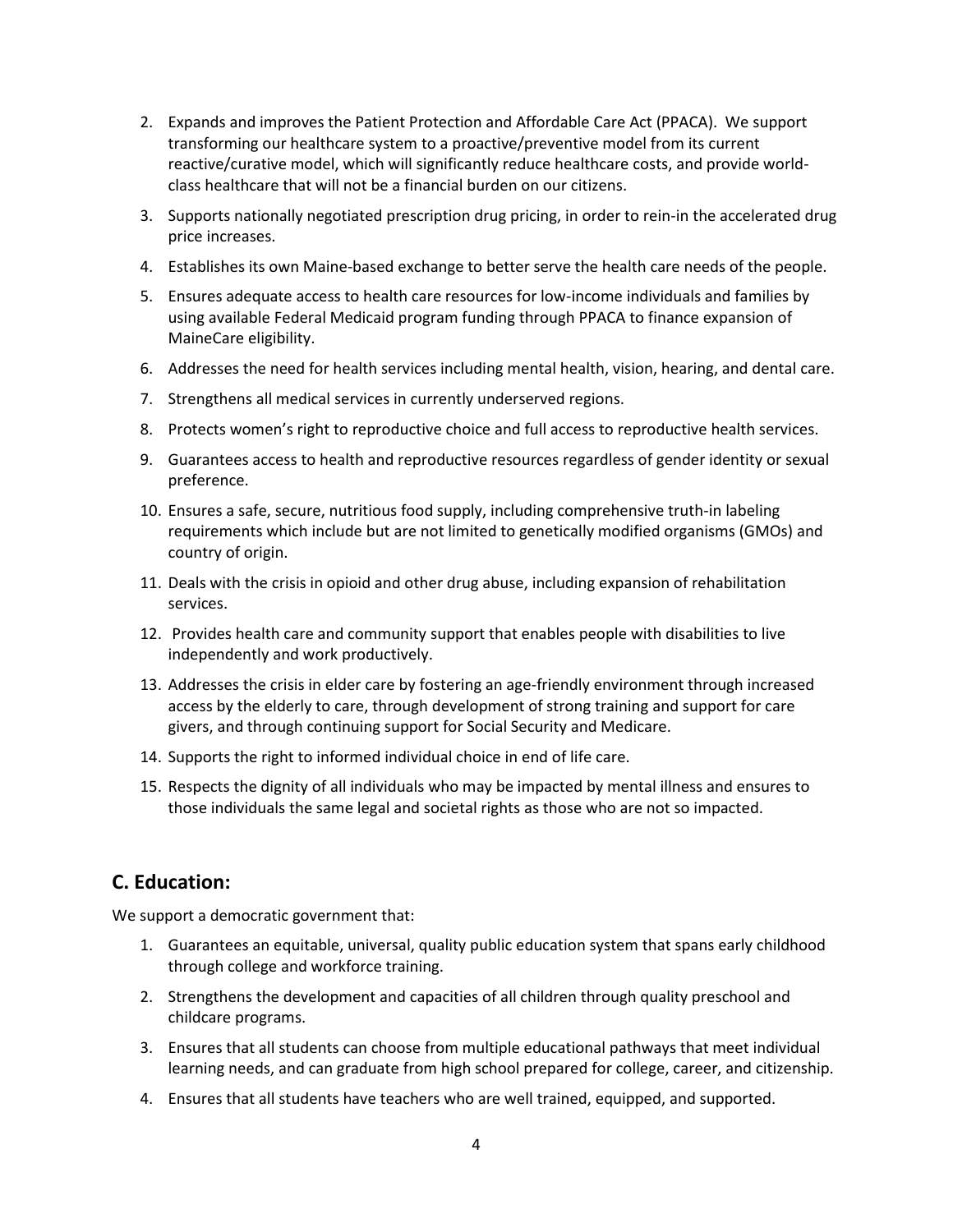- 5. Guarantees that parents and guardians have opportunities and support needed to engage in their children's education.
- 6. Supports coordinated efforts to provide students and workers with the skills needed to match current and future private and public employer needs, so as to promote expansion of middle class job opportunities in Maine.
- 7. Holds our education system accountable for efficiently and effectively developing citizens who are well educated, well rounded, and capable of participating successfully in our economy and democracy.
- 8. Supports strategic investments in public universities, community colleges, apprenticeships, and other workforce training programs.
- *9.* Addresses the high cost of higher education through policies that promote cost-effective operations and better need-based financial aid, while promoting and expanding programs that seek to keep the best and brightest college graduates in Maine.
- 10. Believes the state has a primary role in subsidizing the cost of higher education and should not diminish that responsibility with budget cuts that could lead to lower quality education and higher tuition costs.
- 11. Honors the 2003 citizen-mandated state budgetary commitment to pay 55% of all public school education costs.

### **D. Ethical Government and Democracy**

- 1. Maintains the integrity of the U.S. and Maine Constitutions and laws by strengthening separation of powers and requiring executive, legislative, and judicial accountability.
- 2. Supports a state constitutional amendment that provides a procedure by which voters can remove a governor from office through a direct vote before his or her term has ended.
- 3. Promotes electoral reforms that result in officials elected by the majority of the voters and legislative bodies being truly representative of their constituencies, through the use of such reforms as ranked choice voting and nonpartisan redistricting processes.
- 4. Makes the process of electronic voting transparent and fraud-proof by putting all aspects of it under public control, including the use of open-source ballot-handling software and an effective auditing process.
- 5. Understands the importance of freedom of speech and the importance of the open exchange of ideas to a functioning democracy and a well-informed electorate; and, therefore refrains from censorship and control of the media, while supporting non-profit and publicly funded media sources to ensure expression of a broad range of ideas.
- 6. Calls for the people of the State of Maine and all branches and administrative divisions of state and local government to recognize and respect the sovereignty and self-determination of all Native American tribes located in the state.
- 7. Opposes the legal concept of corporate personhood as it is applied to participation in the political process.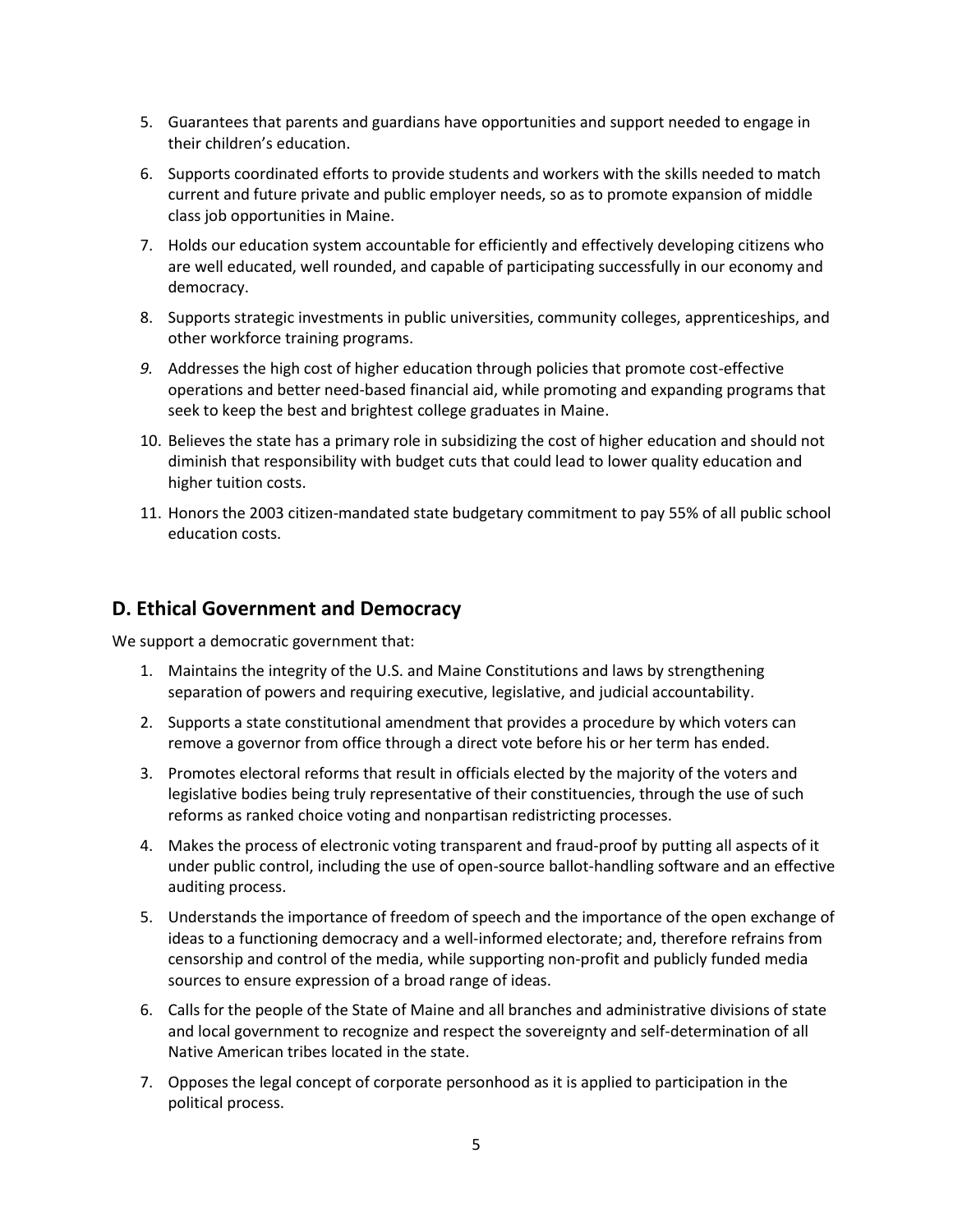- 8. Calls for constitutional or legislative steps to establish that, for political campaigns, money is not speech.
- 9. Ensures the continued integrity of the Maine Clean Elections Act through appropriate legislative action and adequate funding
- 10. Promotes reforms to reduce the influence of professional lobbyists and increase the public's ability to influence laws and rules.
- 11. Opposes contracting the jobs of public employees to private entities or profitmaking agencies.
- 12. Places a priority on negotiation, mediation, arbitration, reconciliation, restorative justice and restitution; and enables prevention, management, and peaceful resolution of conflict.
- 13. Supports an emphasis on rehabilitation and reform in the criminal justice system and the development of alternatives to incarceration, while refraining from unduly harsh and irreversible punishments, including the death penalty.
- 14. Understands drug abuse and addiction as a public health crisis and treats addicts as patients.
- 15. Makes needed public investments in and actively works with the Federal Government to develop Maine's transportation, energy and communication infrastructure.
- 16. Limits land taking by eminent domain to government entities, exclusively for projects directly benefiting the public and not for private gain.
- 17. Strengthens regulations to protect citizens and consumers.
- 18. Enacts fair compensation for state legislators and provides the tools and resources they need to perform their work.
- 19. Upholds a strong, clearly defined, transparently enforced code of ethics that holds legislators, the governor, and constitutional and statutory officers to a high standard of behavior while in office.
- 20. Supports an increase in the allowable number of terms for state legislators.
- 21. Supports the legalization of marijuana for adults 21 years and older while protecting minors from its use.
- 22. Promotes enforcement of laws and equal protection for men, women and children against domestic and sexual violence.

#### **E. Freedom, Safety, and National Security**

- 1. Cherishes our Constitutional and individual liberties and respects international law.
- 2. Protects the full enjoyment of the Constitution, especially its guarantees of free speech, free exercise of religion, separation of church and state, and freedom from all forms of discrimination.
- 3. Endorses the Universal Declaration of Human Rights, including rights to food, water, shelter, health, and education.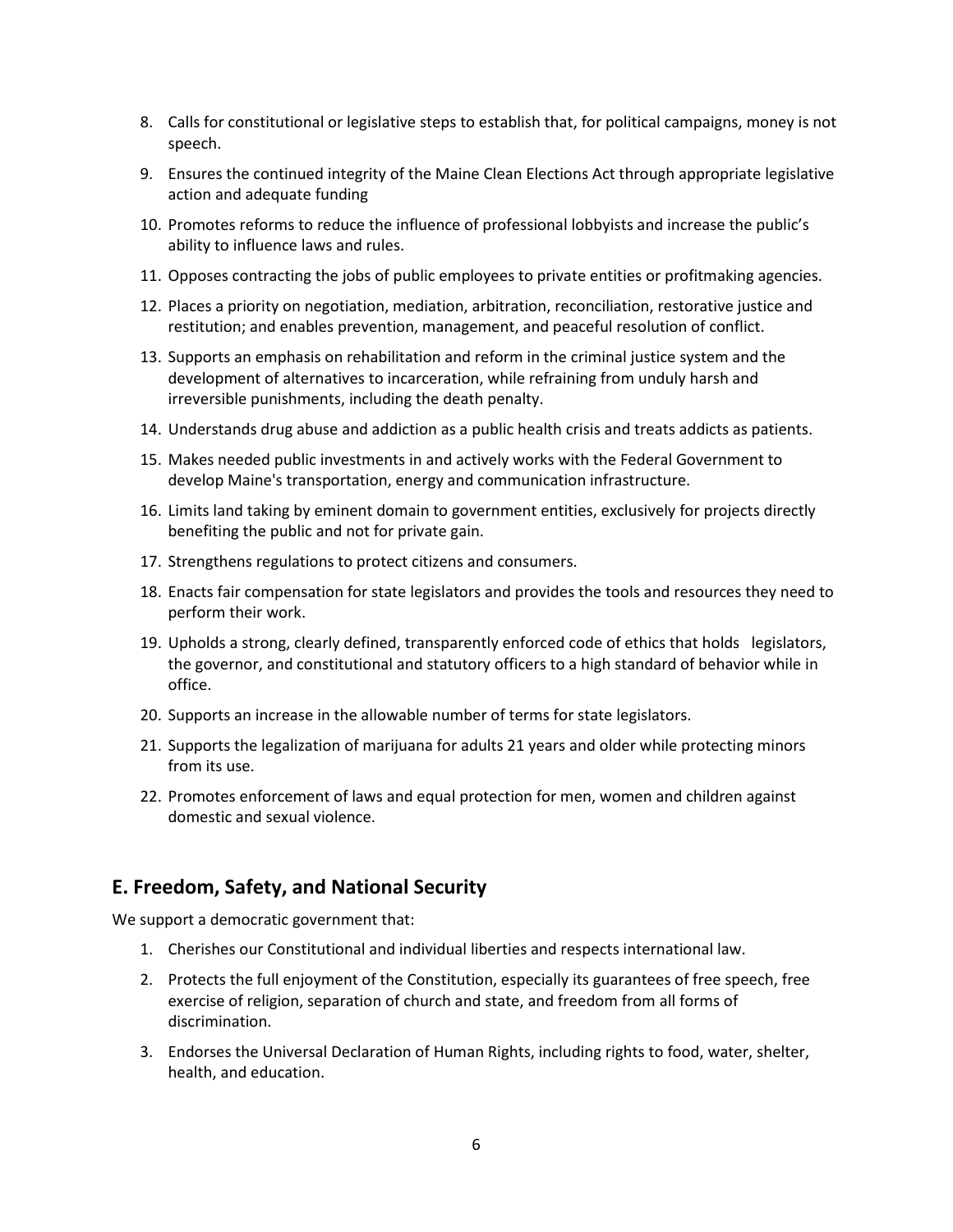- 4. Guarantees citizens' rights to privacy, rejects the unauthorized collection of personal data by private or public entities, and rejects spying on citizens without individual warrants.
- 5. Upholds habeas corpus for all people, rejects secret or indefinite detention, and provides detainees access to adequate and competent counsel and loved ones.
- 6. Supports responsible gun ownership in accordance with the  $2^{nd}$  amendment of the U.S. Constitution and works to strengthen background checks for every firearm sale or transfer within the State of Maine.
- 7. Does not conduct, aid, or condone torture.
- 8. Endorses the statewide and national expansion of broadband and the protection of an open internet with net neutrality.
- 9. Resolves to swiftly absolve those unjustly convicted and incarcerated.

# **F. Civil Rights**

- 1. Promotes full participation of all persons in all of society's activities by, for example, enforcing the Americans with Disabilities Act and bringing all public accommodations into full compliance, including state and federal facilities.
- 2. Promotes full constitutional equality for women and men as articulated in the new Equal Rights Amendment (H.J.Res.52 – 114<sup>th</sup> Congress) and endorses its passage and ratification, including Maine's power to enforce its provisions by appropriate legislation.
- 3. Applauds the work of the recent Maine Wabanaki-State Child Welfare Truth and Reconciliation Commission regarding the abuse of native people, especially children, and pledges to accomplish the recommendations coming from the work of the Commission.
- 4. Acknowledges and seeks to dismantle institutional racism in state systems and the public, and repairs the effects of historical trauma.
- 5. Promotes and enforces laws, including Affirmative Action and hate crimes laws, that protect civil rights; prohibits racial, ethnic, and religious profiling; guarantees equal access to education, employment, and housing; and prohibits discrimination based on race, color, real or perceived gender identity, age, physical and mental disability, religion, ancestry, national origin, or sexual or romantic orientation.
- 6. Respects the dignity of all immigrants, ensures their human rights, and offers a path to legal residence for long-term and otherwise law-abiding undocumented asylees, refugees and immigrants.
- 7. Extends to people of all marginalized orientations, gender identities and intersex statuses such as LGBTQ people – all the same legal and social rights as their heterosexual, cisgender, and dyadic counterparts receive, and opposes all efforts to dismantle or limit these rights.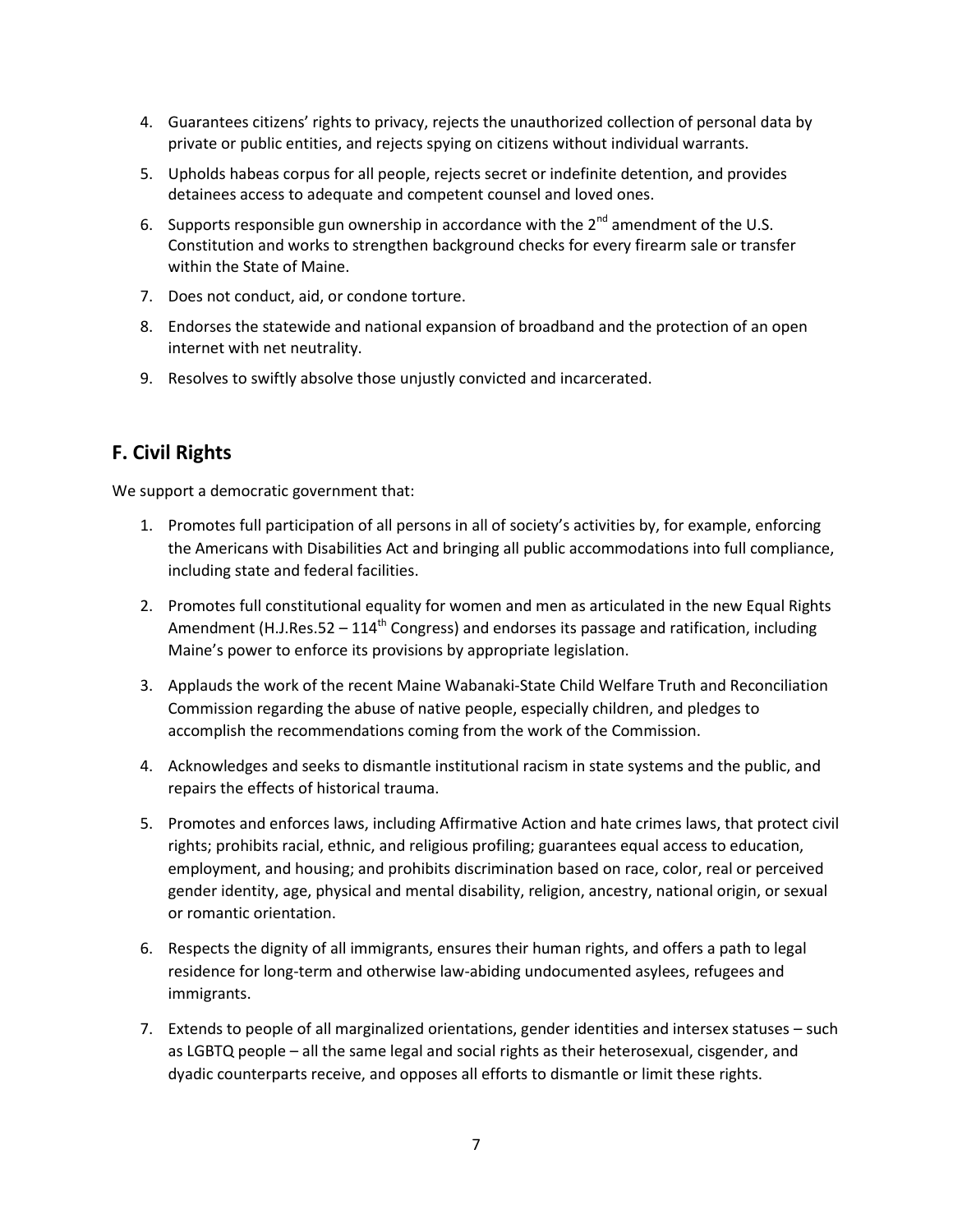- 8. Opposes the use of state funds for travel to or official business with states that have laws limiting the civil rights of LGBTQ citizens.
- 9. Implements a transparent, equitable voting system where every vote counts, including write-ins, opposes policies that would suppress voter turnout and enforces laws against intimidating and coercing voters or restricting voter rights.
- 10. Protects employees against unfair and arbitrary dismissal by, at a minimum, creating a right to administrative due process.
- 11. Fairly and uniformly protects injured workers for the full term of their disability.
- 12. Opposes 'tort reform' that makes it more difficult for injured people to file a lawsuit and/or obtain a jury trial, and that places limits on the amount of money that can be received in a lawsuit.
- 13. Recognizes that it is a Civil Right to be protected from predatory economic speculation and predatory lending practices.

## **G. Environmental Protection**

- 1. Recognizes its obligation to effectively protect our environment for the sustainable use of present and future generations by conserving and restoring our natural resources, our communities and our cultural resources, resulting in equitable economic growth and increased social equality.
- 2. Takes action and provides funding to reduce the risks of climate change while creating job opportunities by:
	- o Implementing conservation measures
	- o Developing renewable energy technologies
	- o Supporting more sustainable farming practices
	- o Building energy-efficient transportation systems
	- o Improving standards for energy-efficient buildings
- 3. Applies the precautionary principle that those developing, manufacturing or selling products and technologies, and agencies approving them, are obligated to demonstrate their safety to public health and the environment.
- 4. Ensures access to clean, safe, public drinking and swimming waters, and protects surface waters and aquifers.
- 5. Actively works to restore and conserve the Gulf of Maine Marine Life Habitat and the communities dependent on the health of that ecosystem, given the threat posed to the continued viability of our fisheries by warming of the Gulf of Maine and increased acidification of its waters.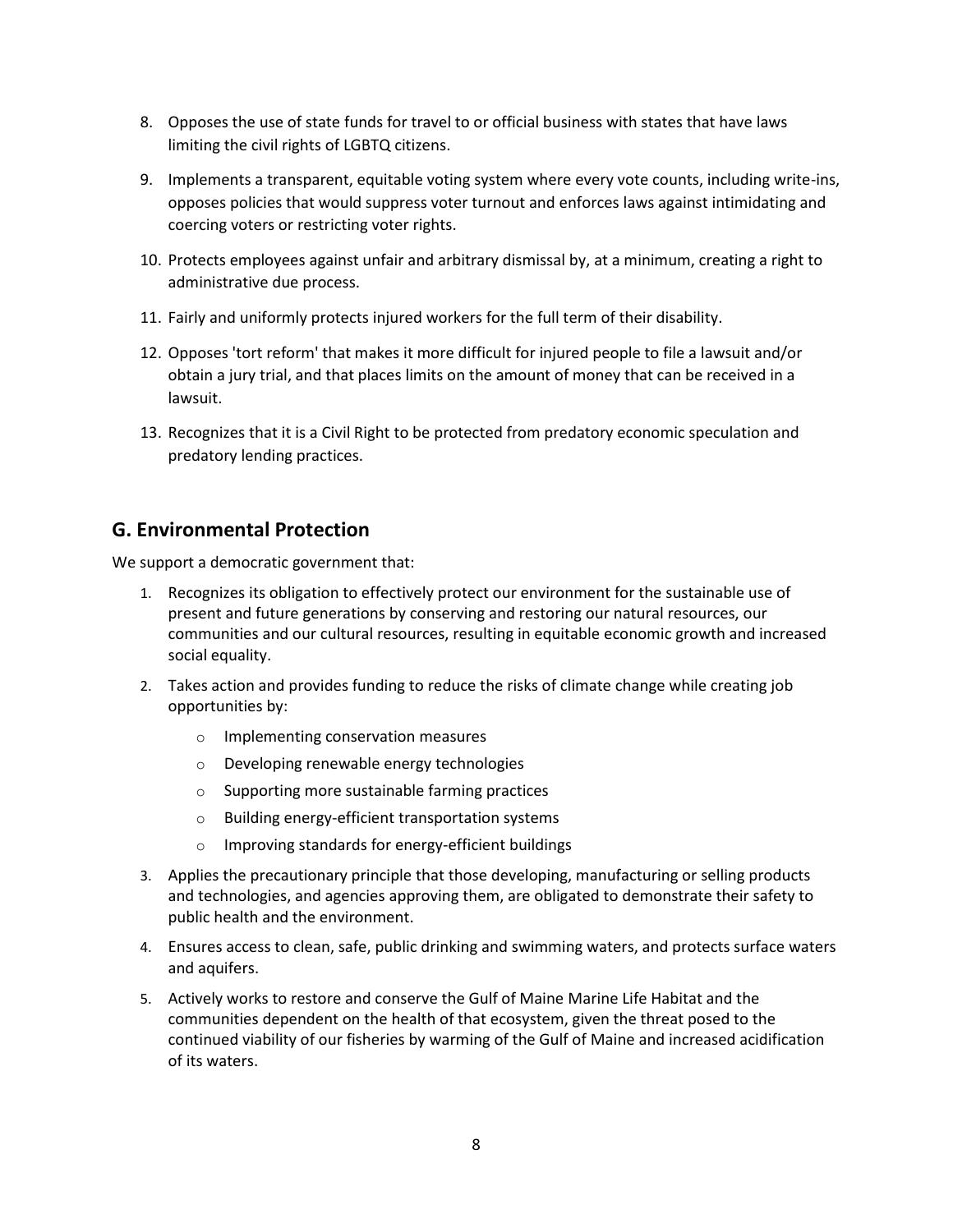- 6. Leads the region in fighting airborne pollution; defines, limits, and monitors out-of-state waste; eliminates harmful waste and prohibits improper chemical disposal; enforces the state's "Solid Waste Hierarchy"; and promotes waste reduction, redemption, recycling, and composting.
- 7. Recognizes that Maine woodlands must be maintained as a sustainable resource for the foreseeable future and that they serve as an effective source of carbon sequestration; and that forest management best practices benefit not only the wood products industry, but also the communities dependent on the forests for jobs and recreation.
- 8. Opposes the proposed private, Maine East-West Corridor.

### **H. Global Peace, Security, and Justice**

- 1. Leads by example and action to wage peace in the world; safeguards national security through peaceful solutions to international challenges; supports international law; works closely with allies; strengthens the United Nations; opposes subversion of democratically elected governments; acts to prevent genocide; and cooperates with the International Criminal Court.
- 2. Supports democratic reform and human rights, avoids support for oppressive regimes, and stands up against violations of international law throughout the world where armed perpetrators terrorize local populations.
- 3. Condemns the use of kidnapped children for fighting and sexual servitude.
- 4. Maintains an effective defense force that is equipped and organized to handle real foreign threats to vital U.S. interests and complemented by an intelligence service that protects the privacy of citizens, never launches undeclared or pre-emptive wars, minimizes use of private contractors, works to prevent civilian casualties, reduces the world arms trade, and eliminates weapons of mass destruction.
- 5. Expands citizen cultural and educational exchanges with all nations, and supports NGOs and universities in the developing world.
- 6. Prioritizes multilateral efforts to end terrorism and those situations of inequity and injustice that are the breeding grounds of terrorism.
- 7. Strives for peace and stability in the greater Middle East through renewed emphasis on diplomacy, economic and social development, human rights, and other actions, notably:
	- a. In Afghanistan, temporarily continuing U.S. combat operations to prevent Taliban and other terrorist forces from taking control and bringing back the terror, with a plan to end operations.
	- b. In Iraq, Syria, the Middle East and North Africa, cooperating with coalition forces to end the civil wars and to defeat ISIS (ISIL), Al Qaeda and other terrorist organizations.
	- c. In Iran, by giving full support to the Nuclear Action Plan against nuclear weapons, using the new relationship with Iran to limit its support for terrorism.
	- d. In Israel and Palestine, by supporting a mutually agreed upon two-state solution.
- 8. Welcomes the establishment of normal relations with Cuba.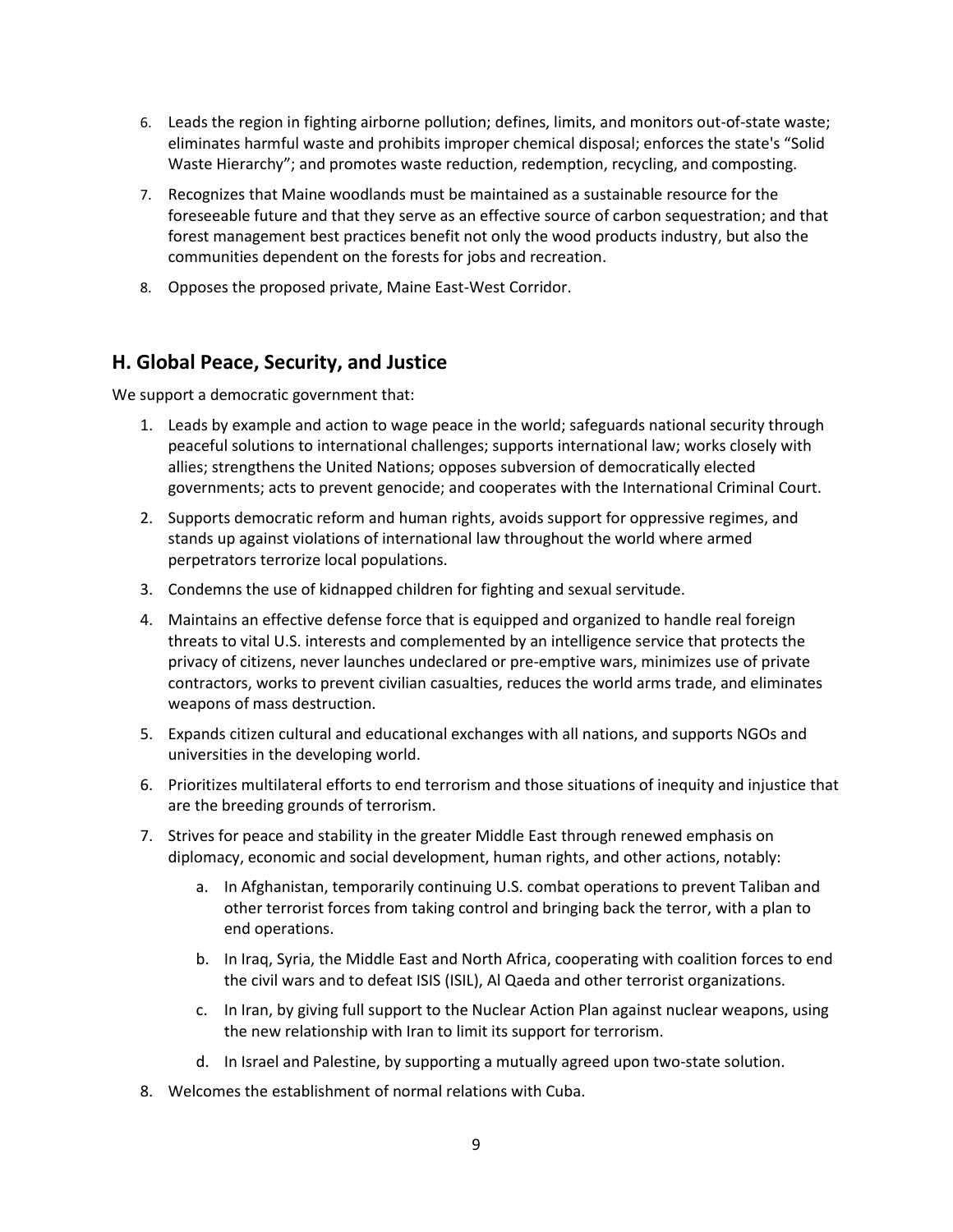- 9. Increases support for humanitarian assistance, refugees, disaster relief, international development, and the elimination of poverty.
- 10. Leads in shaping a global economy that supports a fairer distribution of growth and development among all peoples; respects indigenous leadership, trades, and resources; and protects the environment, labor rights (including right to a living wage), public health, and the public good.
- 11. Strengthens international financial mechanisms and regulation of international transactions and prevents currency and commodities manipulation.
- 12. Opposes the "fast track" process and current and future trade agreements, such as the Trans Pacific Partnership Agreement in its present form, which put thousands of American jobs in jeopardy.
- 13. Supports and strengthens domestic jobs, businesses, and farms; eliminates all forms of government assistance for corporations that outsource jobs and business; and reforms existing trade agreements to include enforceable protections for workers, consumers rights, and a sustainable environment.
- 14. Supports the International Violence against Women Act and the ratification of the Convention for the Elimination of all forms of Discrimination Against Women.

### **I. Veterans**

We support a democratic government that:

- 1. Honors veterans and current military personnel by proactively providing all necessary support services to them and their families.
- 2. Works to have the Bureau of Veteran Services actively coordinate federal, state, and local resources, both public and private, with the commitment to end homelessness for veterans in Maine.
- 3. Supports expanding veterans' eligibility to enroll in the Veterans Administration health care, and expanding local and state efforts to help veterans adapt to civilian life with a commitment to prevent suicides among veterans in Maine.

## **J. Budget and Taxes**

- 1. Uses the state budget to promote Maine's sustainable economic growth, job creation, and equity in Maine.
- 2. Commits to fiscal responsibility through a balanced budget as required by the Maine State Constitution.
- 3. Implements a budget that reduces local government dependence on regressive property taxes by meeting the state legislative commitments to Maine communities of 5% revenue sharing and 55% state support for education funding.